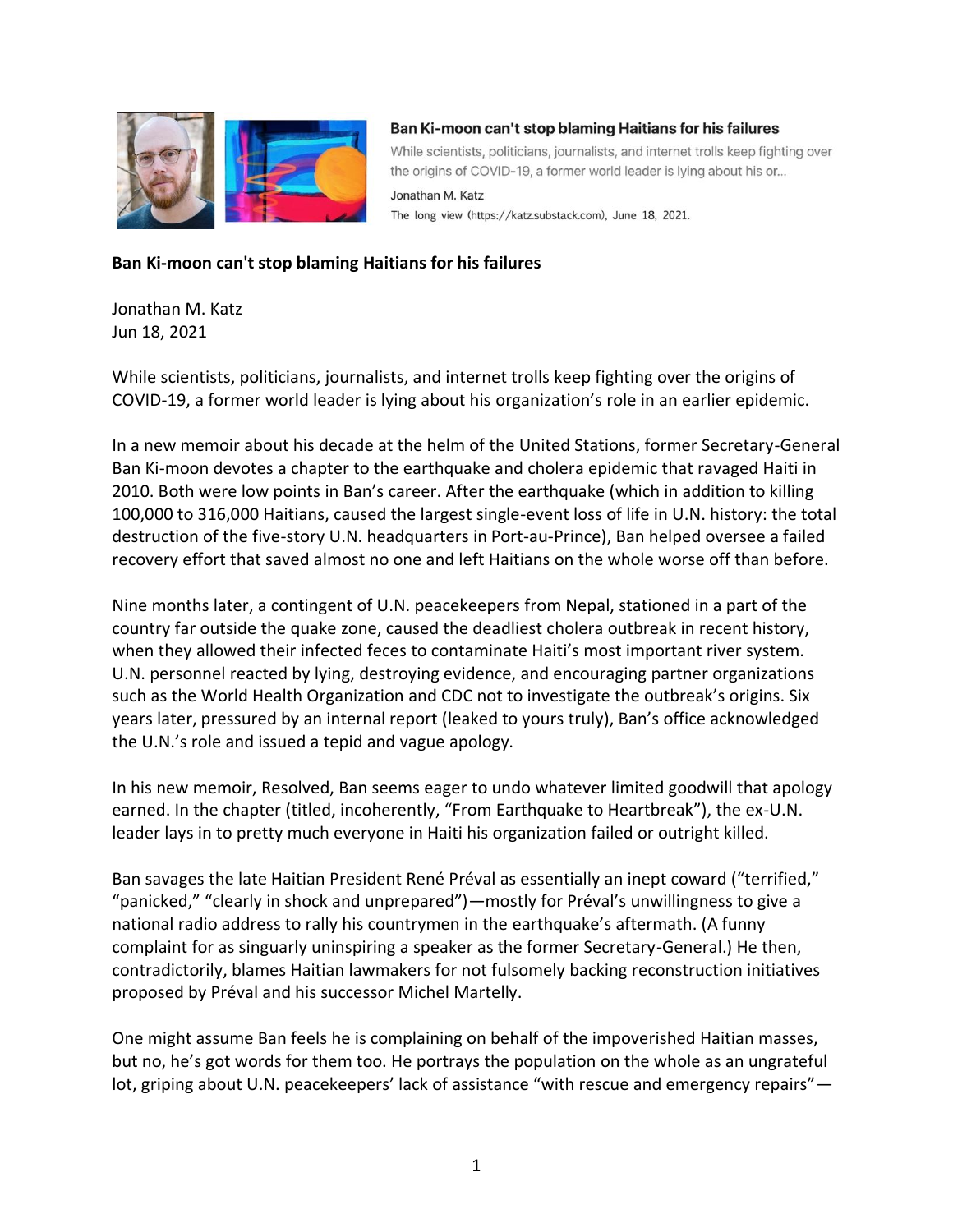ignorant, Ban says, of the troop's patrols of the "increasingly dangerous" postquake tent camps, in essence keeping Haitians safe from themselves.

But the cholera section is where Ban really lets his frustrations fly. His recounting of the epidemic's origins is at once incoherent, contradictory, and mendacious. It begins:

*In October 2010, only ten months after the earthquake, several people in the northern countryside contracted the highly contagious disease. The seemingly isolated cholera cases raised no alarms for UN field staff or the peacekeeping base nearby. But the bacteria*—*spread by infected water and human waste—got into a small tributary that feeds the Artibonite River, which thousands used for drinking, washing, and bathing.*

Nearly all of that is wrong, from the biggest details to the smallest. (It was nine months, not ten; the outbreak started in central Haiti, not the north, etc.) But most important, Ban is either lying about or intentionally obfuscating the order of events. His implication here is that rural Haitians started getting sick before the infectious bacteria entered the Artibonite watershed which, if true, would for all intents and purposes absolve the U.N. peacekeepers of responsibility for the outbreak. Unfortunately for him, there is no evidence that such cases existed. (That is, unless the "isolated cases" that "raised no alarms for UN field staff" he is recalling were Nepalese soldiers, which would be a bombshell of a different kind.)

He recalls the investigation of his own appointed "independent panel" of scientists, who "did not fully exonerate the United Nations but found that 'a confluence of circumstances' contributed to the outbreak." That is true as far as it goes, but fails to note that the "circumstances" listed were all factors that contributed to the outbreak's spread, which said nothing about the outbreak's initial cause.

But from there, his recollection gets downright baffling. Ban mentions a World Health Organization report that "traced the source of the cholera epidemic directly … to the Nepalese peacekeepers." No one I asked at the United Nations was aware of any such report; a WHO spokeswoman told me, tersely: "We are not aware of any such report."

"Given the disparities" between this phantom report and his own self-serving interpretation of the "independent panel" study, Ban then claims to have "ordered another investigation … released on August 8, 2016" which "found no doubt that the Nepalese peacekeepers specifically a sanitation contractor—allowed fecal waste to contaminate the waters."

That can only be a garbled reference to the internal report of Special Rapporteur Philip Alston indeed dated Aug. 8, 2016, but only "released" insofar as it was leaked to me and described in my *New York Times* stories nine days later. Rather than being "another investigation," Alston's report summarized facts that had become widely known by that point. Its key contribution was not a new investigation but Alston's evisceration of Ban Ki-moon's political position—which, as he put it, was "morally unconscionable, legally indefensible, and politically self-defeating."